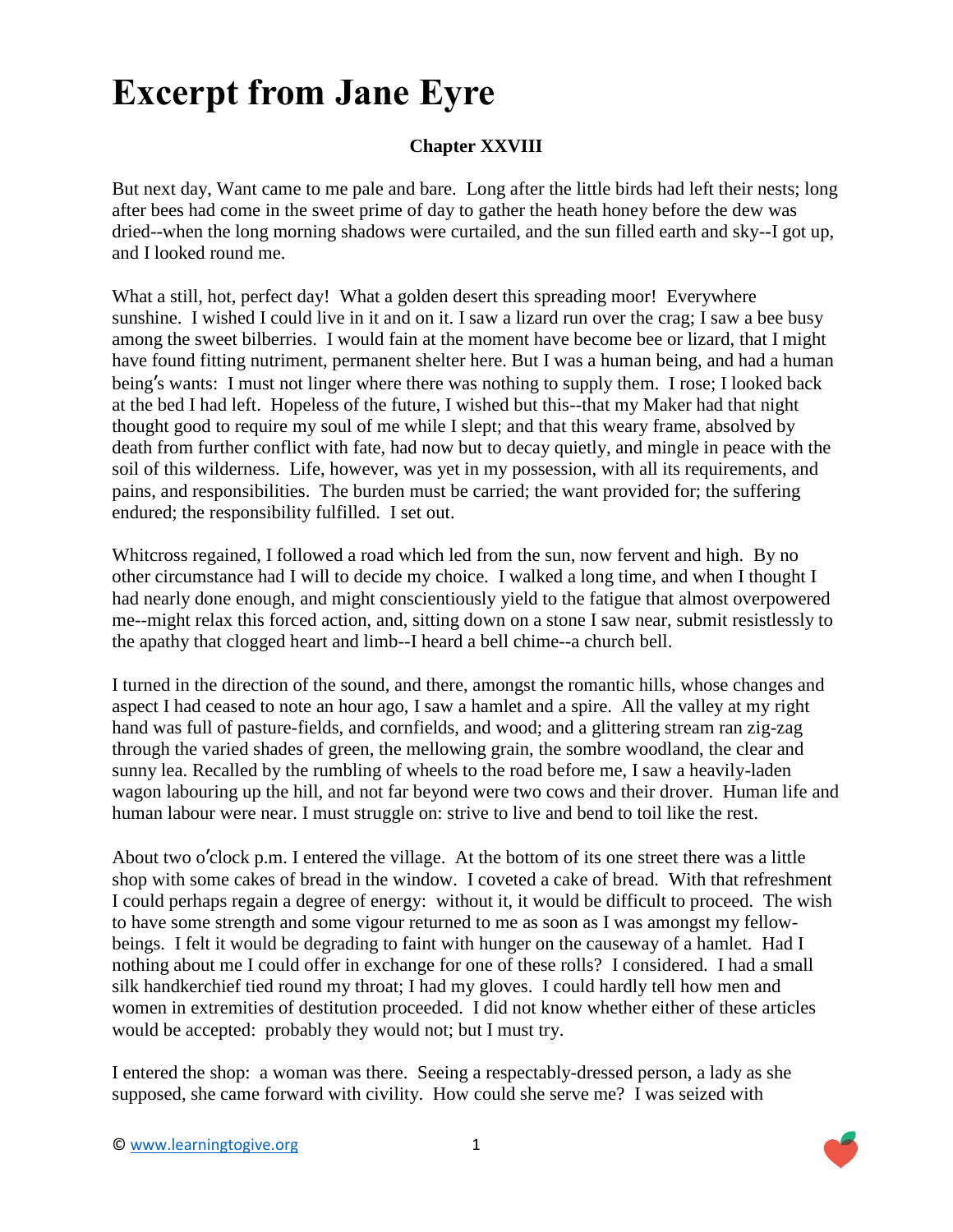shame: my tongue would not utter the request I had prepared. I dared not offer her the halfworn gloves, the creased handkerchief: besides, I felt it would be absurd. I only begged permission to sit down a moment, as I was tired. Disappointed in the expectation of a customer, she coolly acceded to my request. She pointed to a seat; I sank into it. I felt sorely urged to weep; but conscious how

unseasonable such a manifestation would be, I restrained it. Soon I asked her "if there were any dressmaker or plain-workwoman in the village?"

"Yes; two or three. Quite as many as there was employment for."

I reflected. I was driven to the point now. I was brought face to face with Necessity. I stood in the position of one without a resource, without a friend, without a coin. I must do something. What? I must apply somewhere. Where?

"Did she know of any place in the neighbourhood where a servant was wanted?"

"Nay; she couldn't say."

"What was the chief trade in this place? What did most of the people do?"

"Some were farm labourers; a good deal worked at Mr. Oliver's needle-factory, and at the foundry."

"Did Mr. Oliver employ women?"

"Nay; it was men's work."

"And what do the women do?"

"I knawn't," was the answer. "Some does one thing, and some another. Poor folk mun get on as they can."

She seemed to be tired of my questions: and, indeed, what claim had I to importune her? A neighbour or two came in; my chair was evidently wanted. I took leave. I passed up the street, looking as I went at all the houses to the right hand and to the left; but I could discover no pretext, nor see an inducement to enter any. I rambled round the hamlet, going sometimes to a little distance and returning again, for an hour or more. Much exhausted, and suffering greatly now for want of food, I turned aside into a lane and sat down under the hedge. Ere many minutes had elapsed, I was again on my feet, however, and again searching something-a resource, or at least an informant. A pretty little house stood at the top of the lane, with a garden before it, exquisitely neat and brilliantly blooming. I stopped at it. What business had I to approach the white door or touch the glittering knocker? In what way could it possibly be the interest of the inhabitants of that dwelling to serve me? Yet I drew near and knocked. A mild-looking, cleanly-attired young woman opened the door. In such a voice as might be expected from a hopeless heart and fainting frame--a voice wretchedly low and faltering--I asked if a servant was wanted here?

"No," said she; "we do not keep a servant."

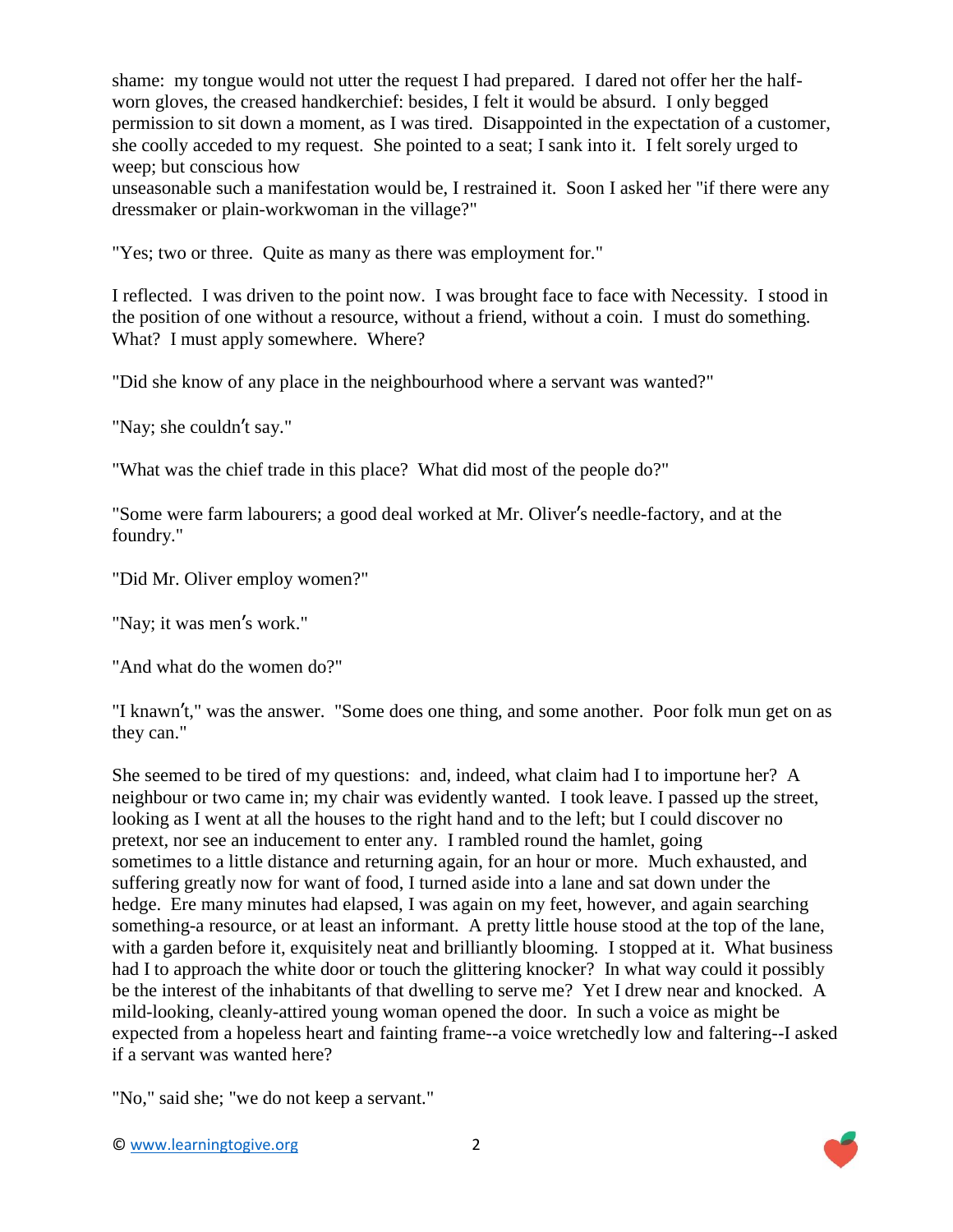"Can you tell me where I could get employment of any kind?" I continued. "I am a stranger, without acquaintance in this place. I want some work: no matter what."

But it was not her business to think for me, or to seek a place for me: besides, in her eyes, how doubtful must have appeared my character, position, tale. She shook her head, she "was sorry she could give me no information," and the white door closed, quite gently and civilly: but it shut me out. If she had held it open a little longer, I believe I should have begged a piece of bread; for I was now brought low.

I could not bear to return to the sordid village, where, besides, no prospect of aid was visible. I should have longed rather to deviate to a wood I saw not far off, which appeared in its thick shade to offer inviting shelter; but I was so sick, so weak, so gnawed with nature's cravings, instinct kept me roaming round abodes where there was a chance of food. Solitude would be no solitude--rest no rest--while the vulture, hunger, thus sank beak and talons in my side.

I drew near houses; I left them, and came back again, and again I wandered away: always repelled by the consciousness of having no claim to ask--no right to expect interest in my isolated lot. Meantime, the afternoon advanced, while I thus wandered about like a lost and starving dog. In crossing a field, I saw the church spire before me: I hastened towards it. Near the churchyard, and in the middle of a garden, stood a well-built though small house, which I had no doubt was the parsonage. I remembered that strangers who arrive at a place where they have no friends, and who want employment, sometimes apply to the clergyman for introduction and aid. It is the clergyman's function to help--at least with advice--those who wished to help themselves. I seemed to have something like a right to seek counsel here. Renewing then my courage, and gathering my feeble remains of strength, I pushed on. I reached the house, and knocked at the kitchen-door. An old woman opened: I asked was this the parsonage?

"Yes."

"Was the clergyman in?"

"No."

"Would he be in soon?"

"No, he was gone from home."

"To a distance?"

"Not so far--happen three mile. He had been called away by the sudden death of his father: he was at Marsh End now, and would very likely stay there a fortnight longer."

"Was there any lady of the house?"

"Nay, there was naught but her, and she was housekeeper;" and of her, reader, I could not bear to ask the relief for want of which I was sinking; I could not yet beg; and again I crawled away.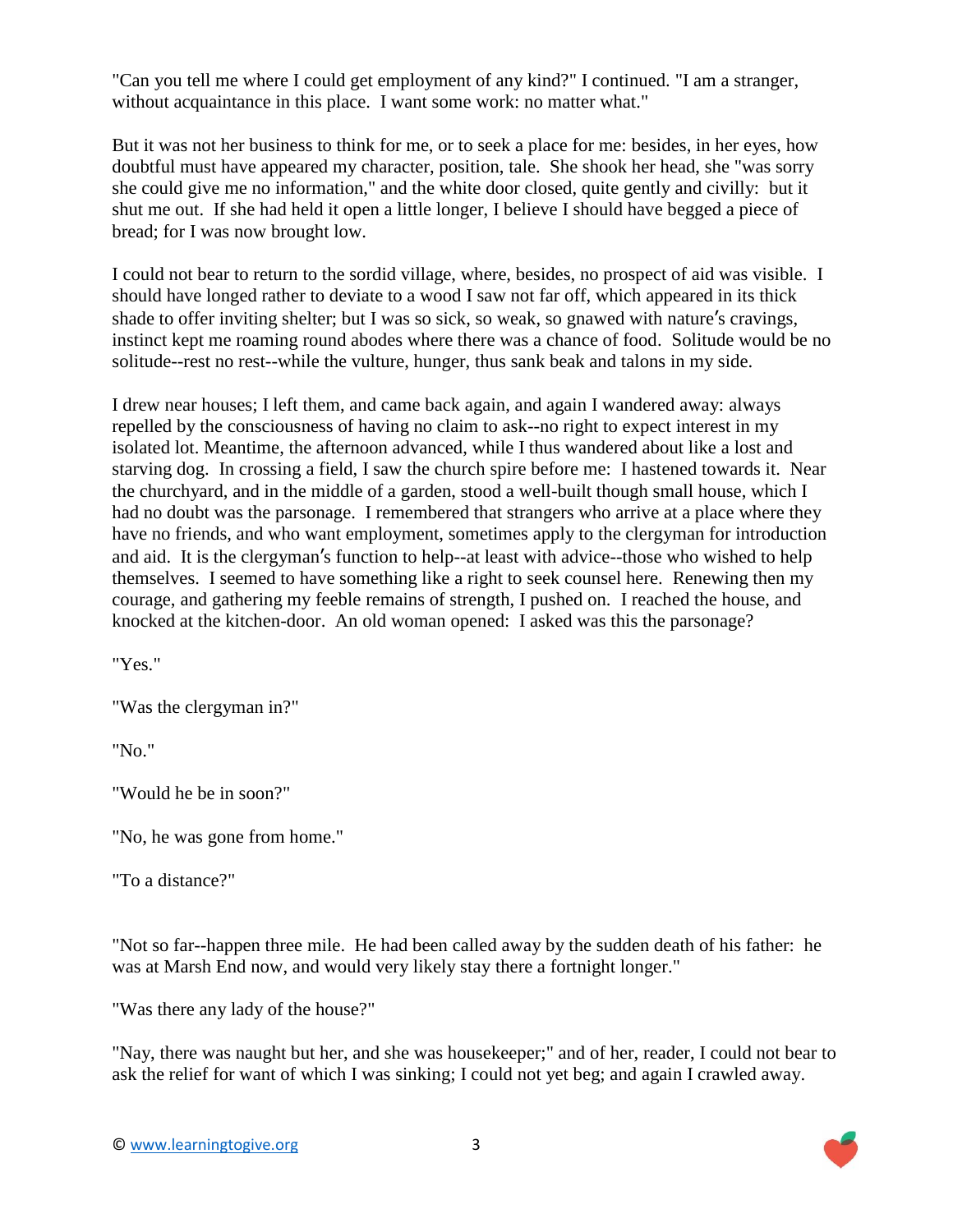Once more I took off my handkerchief--once more I thought of the cakes of bread in the little shop. Oh, for but a crust! for but one mouthful to allay the pang of famine! Instinctively I turned my face again to the village; I found the shop again, and I went in; and though others were there besides the woman I ventured the request, "Would she give me a roll for this handkerchief?"

She looked at me with evident suspicion: "Nay, she never sold stuff i' that way."

Almost desperate, I asked for half a cake; she again refused. "How could she tell where I had got the handkerchief?" she said.

"Would she take my gloves?"

"No! what could she do with them?"

Reader, it is not pleasant to dwell on these details. Some say there is enjoyment in looking back to painful experience past; but at this day I can scarcely bear to review the times to which I allude: the moral degradation, blent with the physical suffering, form too distressing a recollection ever to be willingly dwelt on. I blamed none of those who repulsed me. I felt it was what was to be expected, and what could not be helped: an ordinary beggar is frequently an object of suspicion; a well-dressed beggar inevitably so. To be sure, what I begged was employment; but whose business was it to provide me with employment? Not, certainly, that of persons who saw me then for the first time, and who knew nothing about my character. And as to the woman who would not take my handkerchief in exchange for her bread, why, she was right, if the offer appeared to her sinister or the exchange unprofitable. Let me condense now. I am sick of the subject.

A little before dark I passed a farm-house, at the open door of which the farmer was sitting, eating his supper of bread and cheese. I stopped and said -

"Will you give me a piece of bread? for I am very hungry." He cast on me a glance of surprise; but without answering, he cut a thick slice from his loaf, and gave it to me. I imagine he did not think I was a beggar, but only an eccentric sort of lady, who had taken a fancy to his brown loaf. As soon as I was out of sight of his house, I sat down and ate it.

I could not hope to get a lodging under a roof, and sought it in the wood I have before alluded to. But my night was wretched, my rest broken: the ground was damp, the air cold: besides, intruders passed near me more than once, and I had again and again to change my quarters; no sense of safety or tranquility befriended me. Towards morning it rained; the whole of the following day was wet. Do not ask me, reader, to give a minute account of that day; as before, I sought work; as before, I was repulsed; as before, I starved; but once did food pass my lips. At the door of a cottage I saw a little girl about to throw a mess of cold porridge into a pig trough. "Will you give me that?" I asked.

She stared at me. "Mother!" she exclaimed, "There is a woman wants me to give her these porridge."